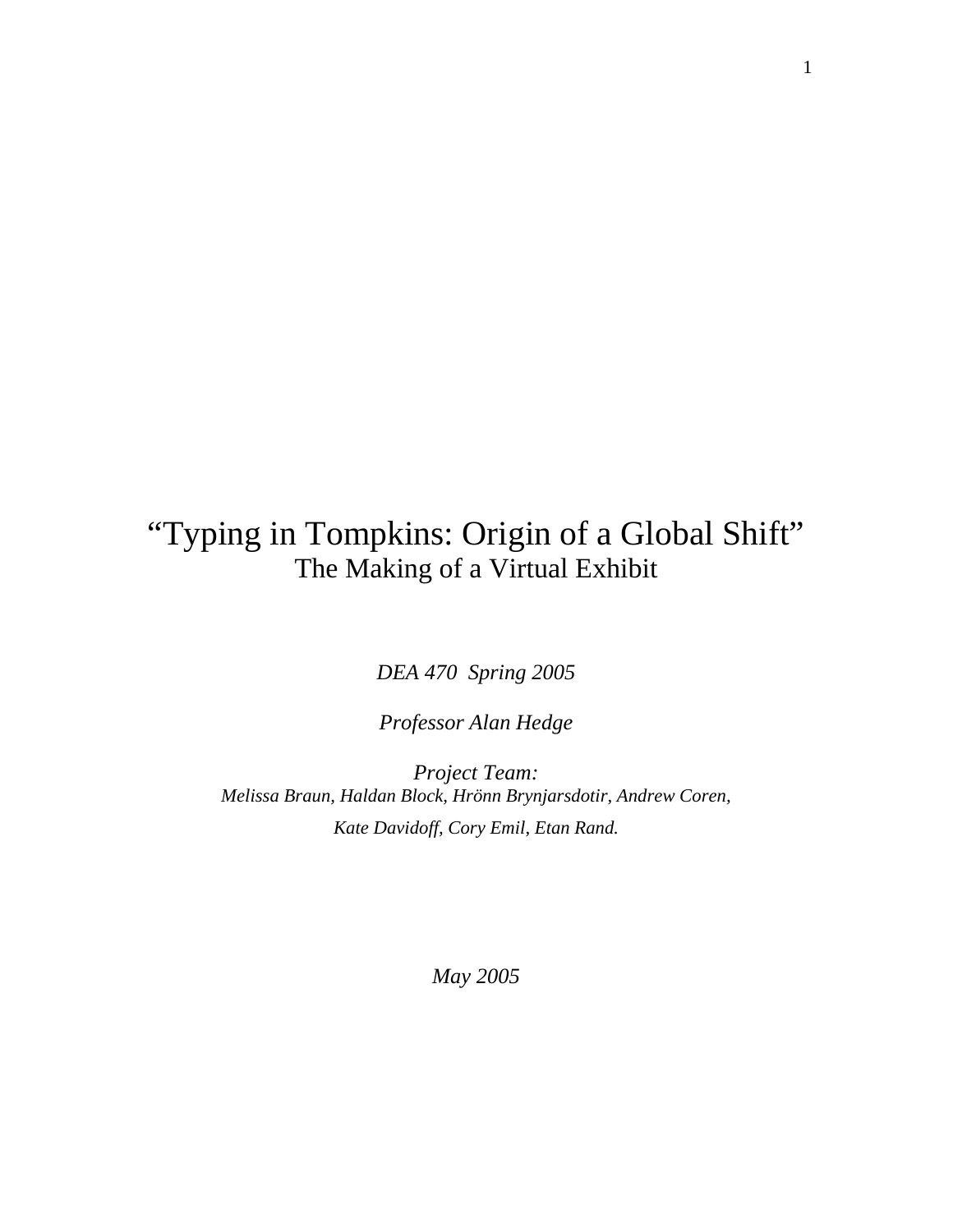## **Introduction**

#### *Overview*

Students in DEA 470 (Applied Ergonomic Methods) were presented with the opportunity to work with The History Center in Tompkins County to prepare an online exhibition for their typewriter collection. The objective was to give the students a chance to create an ergonomic website design, while The History Center gained an online exhibition, as well as a template for future exhibitions. The History Center in Tompkins County is located in the Gateway Center Complex in downtown Ithaca. Formerly known as the DeWitt Historical Society, they hold thousands of historic objects that are significant to the history of Tompkins County. Most importantly for this project, The History Center has a collection of typewriters dating back to as far as the 1870s. These typewriters are not only significant to the Ithaca area and Tompkins County, but to the development of the modern keyboard and computer. A select group of these typewriters were chosen by the DEA 470 class to be featured. The selected typewriters were researched, photographed, and presented in the online exhibit.

# **Organization**

#### *Teamwork*

The team consisted of all members of the class, seven in total. It was decided that everyone should be involved in all decision making, and while everyone's opinions and perspectives were equally valued, when final choices were made, majority ruled. Meetings were held in class, out of class and via emails between group members. This promoted a sense of ownership and investment for team members. However, this approach might have delayed the process slightly due to other class obligations and responsibilities. Another source of delay could also be that communication with the client was sporadic, due to the nature of the client's work hours and conflicts with class members' schedules.

## *Virtual workgroups and Remote Teleoperations*

The team of students met in class, as well as for meetings outside class. Most of the communication was done via email. According to the literature on workplace design and current trends in facility planning and management, this is an emerging trend that is related to off-site work, or shared office space. There are positive and negative sides to this strategy, and it does not fit every task. Since the majority of this project was done by individuals who then reported back to the group, it was not necessary to have face-to-face meetings as frequently. This was beneficial to the group because we were allowed to work at our own convenience instead of trying to find a time when seven people could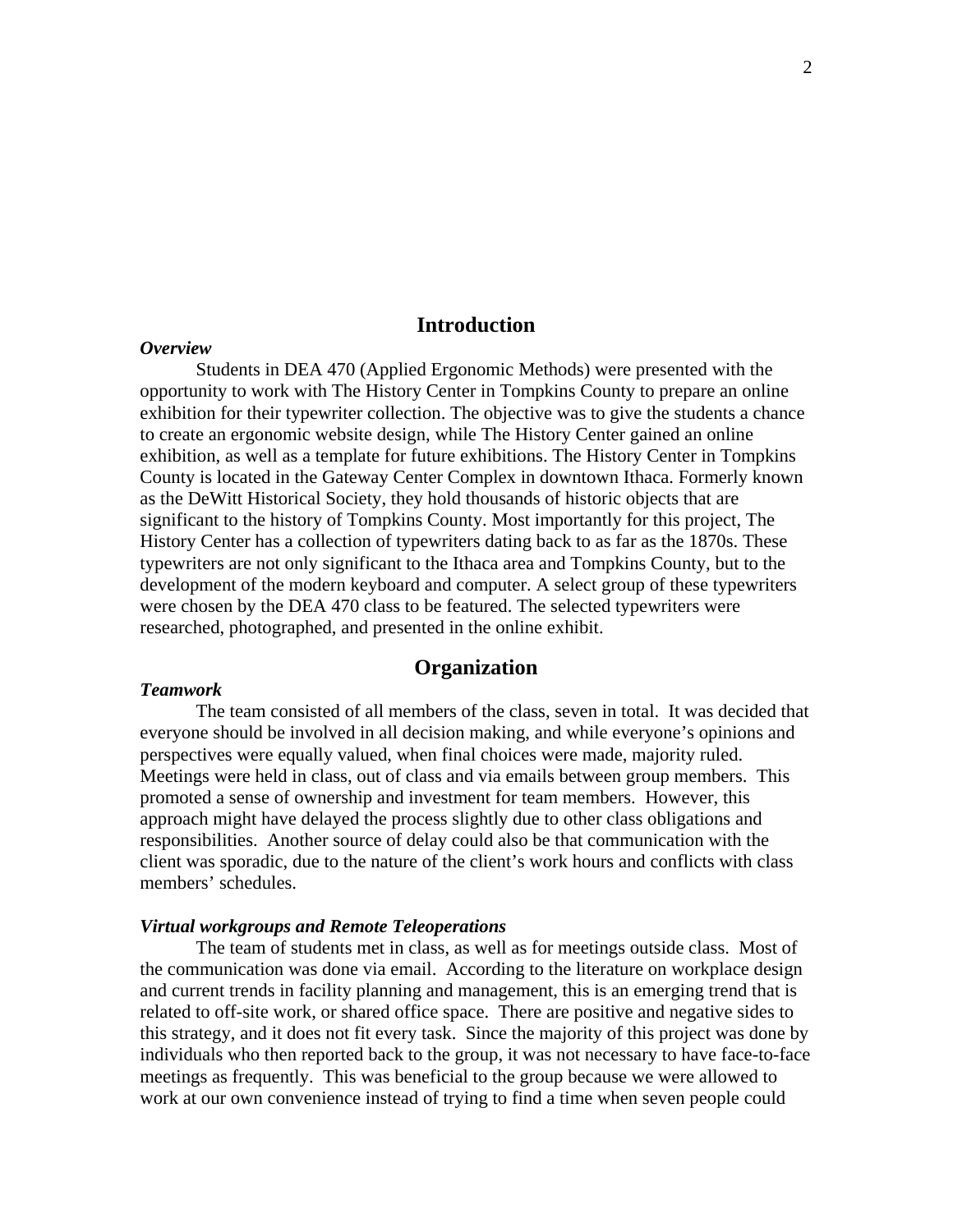meet. However, the disadvantage to this approach was that some of the benefits of direct communication were lost, such as emotion, depth of dialogue, and deeper clarity of communication amongst group members.

#### *Group Dynamics*

It was clear from the beginning that we had a few strong leaders in the team that were capable of bringing the group together without the rest of the team members feeling subservient or unequal. All in all, the group dynamics were positive. The division of labor was designed to utilize each member's strength, which enhanced our ability to collaborate and work efficiently. An example of this is that one member of the team is a very skilled website designer. As a result he was put in charge of the web site programming. Another member has extensive experience in copy editing, and thus she oversaw the general editing of the website text. Additionally, we have students who are very talented with Photoshop and helped the group creating images for our website. With more time, it would have been beneficial for all team members to get more exposure to work or processes that they were not familiar with, in order to broaden their knowledge bases. This is a limitation to the optimal learning process of the project, but certainly not a detriment to the final product.

One of the largest challenges of this project was communication and information sharing between members. When working remotely it is important to constantly be in communication with other team members on what decisions are being made and what tasks need to be completed. In spite of all members having access to the internet and email, an initial protocol concerning communication was not established. As a result, communication was somewhat difficult at times. The process became easier as the tasks were more specific for each team member, and eventually did not pose a problem. It is suspected that the team is not unique in this aspect. Communication in general was not a problem and team members did not shy from providing honest feedback and input to each other's work, an essential component of a successful final product.

# **Development**

## *Initial Research*

Before creating the online exhibit, we decided to research other relevant online exhibits. The group looked at common history websites including the Smithsonian. There were also quite a few typewriter specific websites that we explored to see how other institutions presented these machines. From this exploration we found both the positive and problematic elements of these methods for presenting information. We used this critique to aid in our own design and to begin brainstorming.

## *Approach*

Our class discussed several different approaches toward developing the website. We decided to use a "spiral design" approach, where throughout the development process we continuously evaluated and altered the product. After each key piece of the project was complete, our class met to review the addition.

## *Prototyping*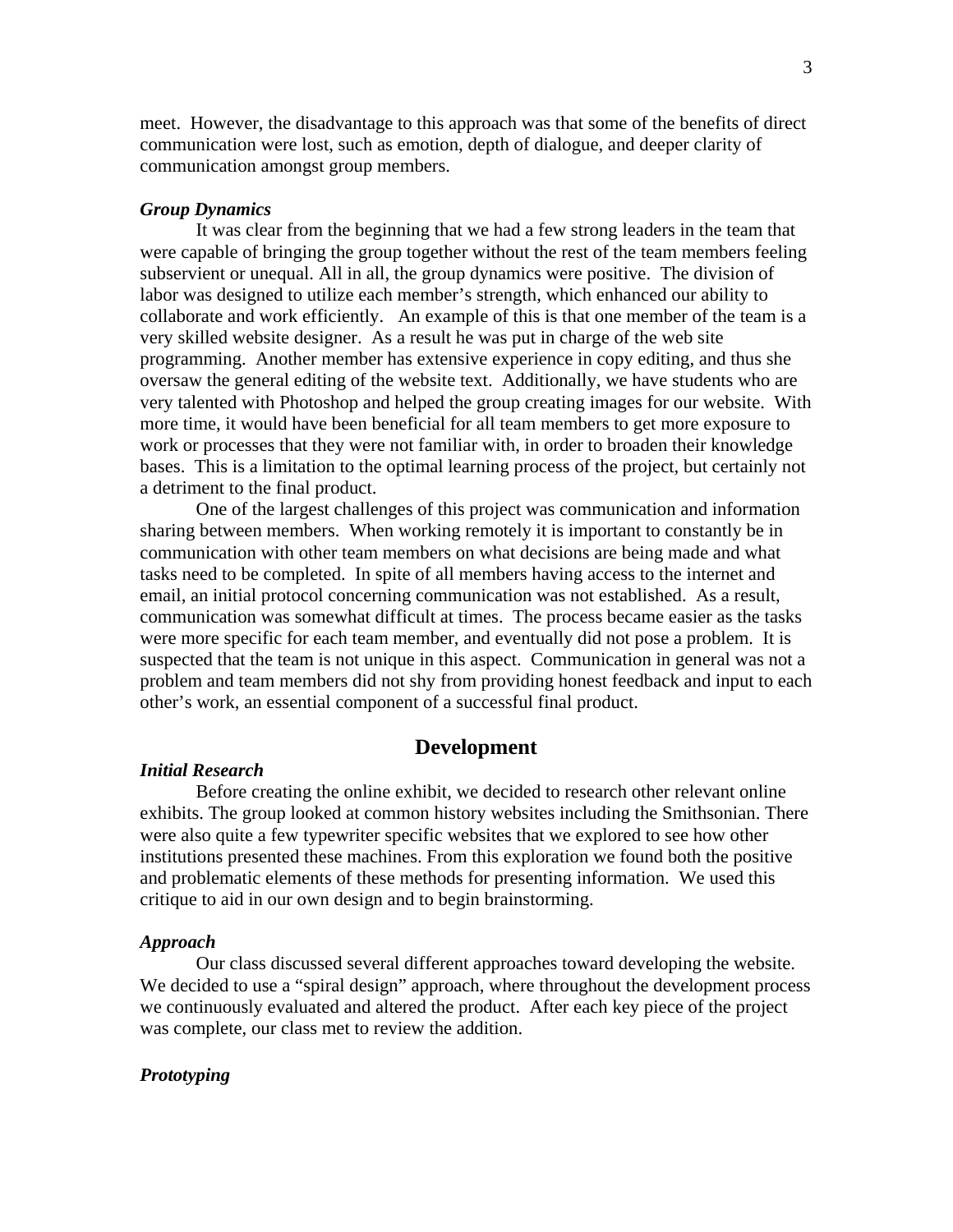The design development process involved splitting the team into two groups. Each group brainstormed ideas and came up with a prototype to present to the class. The purpose of this was to come up with as many design features as possible in a given amount of time. Each team met separately to develop prototypes which were later combined into one, using the best ideas from each. Prototypes were hand-drawn storyboards that featured ideas borrowed from other online exhibits.

 The combination of efforts from both groups resulted in a single prototype using Microsoft Powerpoint, pictured here. This was the basis for our initial presentation delivered to the History Center in March.



Some of the key issues discussed were:

- Modes of navigation
	- o Multi-mode navigation
		- Alphabetical listing by brand
		- **Timeline** 
			- Vertical vs. Horizontal
- **Graphics** 
	- o Images
	- o Interactivity
		- Rollovers
			- 3D visualization
- Color scheme
- Layout
	- o Placement of text and images
	- o Buttons
	- o Links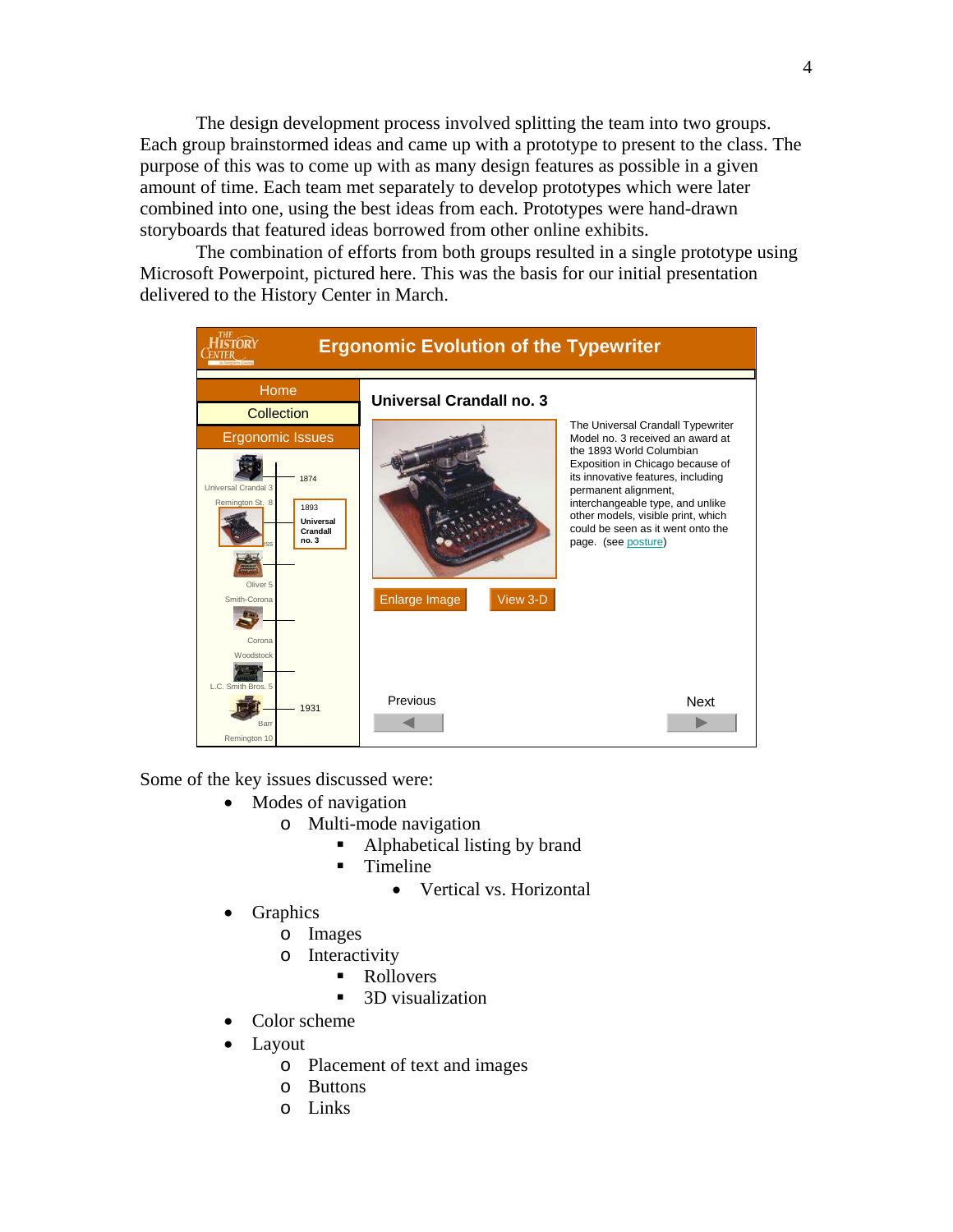Some of the key features of this prototype are:

- Dual-mode navigation
	- o The user can view the exhibit by brand or through a timeline
	- o The user can also scroll through using the "next" and "previous" buttons
	- o Due to the small selection of featured typewriters, the brand navigation was later scrapped
- Ergonomic Issues
	- o A separate page discussed issues of posture, injury, and errors related to physical and cognitive ergonomics
	- o We later decided to focus mainly on the historical aspect of these typewriters
- Rollovers and 3D views
	- o These allowed the user to view the site actively.
- Navigation bar
	- o Drop-down menus allowed users to select pages and modes of navigation
	- o This was later changed to a horizontal toolbar with individual links to eliminate confusion

## *Guidelines*

We used the Section 508 standards as one of our guidelines. These standards, published by the government, are parameters that one should follow in order to design an accessible website. We tried to abide by these standards by making the website with adjustable text, contrasting colors, and san-serif font. For the Section 508 standards we used 'Alt' tags for images, thus programs designed for the visually impaired can let the user know what the picture contains. This also allows the user to access the website as a "text only" site.

In addition, we used common web design principles from a variety of sources, including the CUergo website and those presented to us by Professor Hedge in class.

## *Selection of Typewriters*

Early in the project our class needed to determine which typewriters to include in the online exhibit. At our initial meeting with the History Center, our clients gave us a list of all the typewriters in their collection. The list included twenty typewriters, two of which did not contain identifying information. Within the collection, there was also a duplicate of one of the machines. Of the remaining seventeen typewriters, we researched each model in order to find which ones contained ergonomic innovations. Using the History Center archives, along with additional research, we found that seven of the typewriters contained at least one relevant ergonomic innovation. For example, if two machines had the same mechanism, we clearly included the earlier model in the exhibit. Therefore, the majority of the typewriters included in the exhibit are the earliest models. We decided to use the Sholes Glidden (1874), Hall (1881), Merritt (1890), Universal Crandal no. 3 (1893), Blickensderfer no. 5 (1893), Peerless (1895) and Hammond no. 12 (1905) typewriters.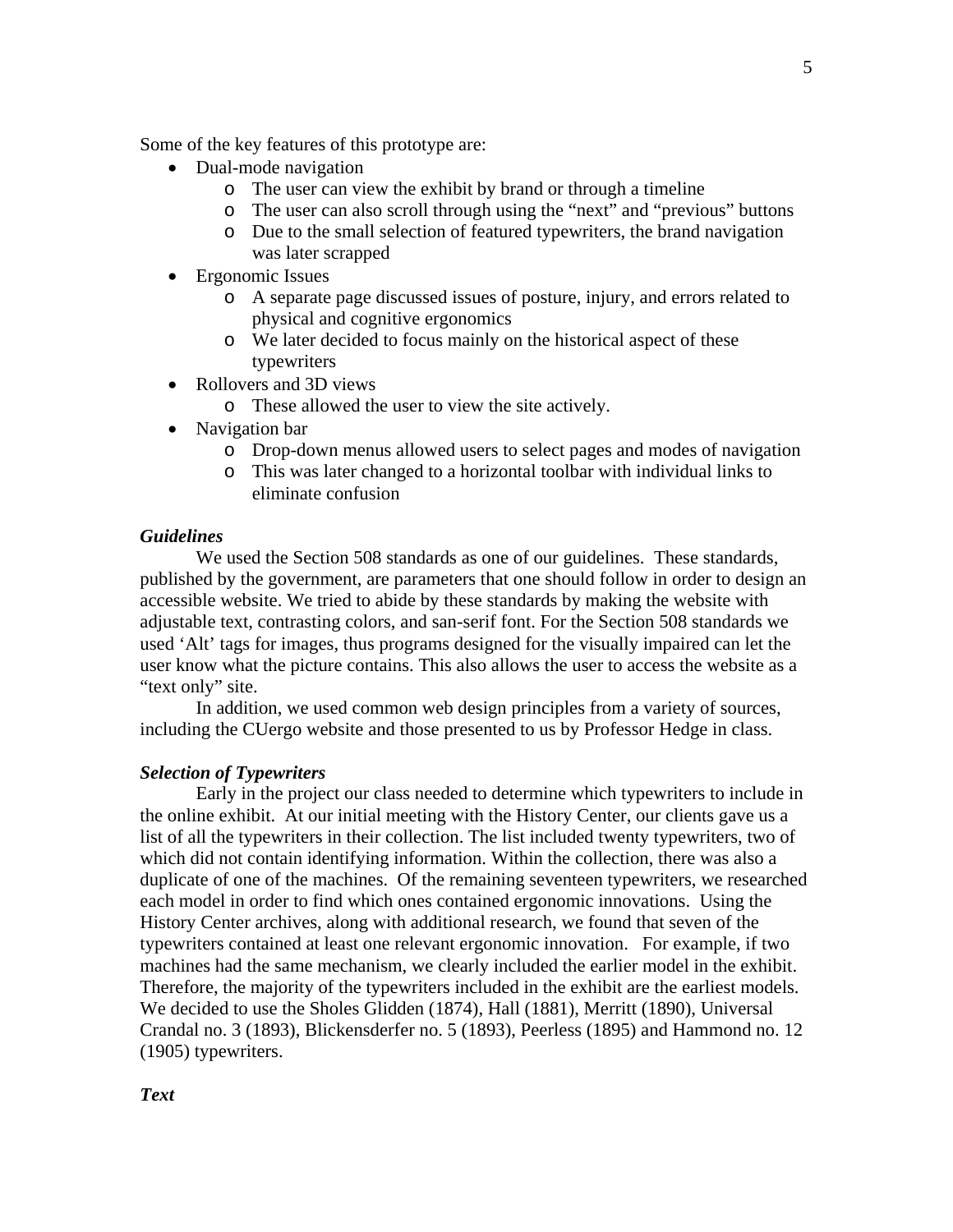Our group tried to keep in mind the user throughout the development of the website. After deciding which typewriters to include in our online exhibition, we each researched one of them and wrote about it. In doing so, we each were able to learn a little about the complex history of typewriters in Tompkins County. Being that the audience includes youth, the content describing the typewriters is succinct and tries to evoke a playful tone while including pertinent information.

# *Title*

Much time and thought was put into making a clear, witty title for the exhibit. After much deliberation, we decided on the following: "Typing in Tompkins: Origins of a Global Shift." We felt that this illuminated the local aspect of the collection (Tompkins), the fact that the much of the technology began in this area (Origins), and also cleverly included a reference to the typewriters themselves (Shift).

## *Images: Photography*

The darkroom in the back of The History Center is equipped with professional lighting and developing equipment. The setup used for photographing the typewriters allowed for full 360 degree image capture. Pictures were taken on a digital, high resolution camera mounted on a tripod. The typewriters were placed one at a time on a small rotating platform that moved in 10 degree increments on top of a table. A wallmounted roll of white paper was used as a backdrop during the photo shoot.

 The process is best performed by two people: one to set the camera, and one to rotate the object. We found that this is not only the most efficient method, it also reduces the opportunities for mistakes. It should be noted that a small movement in the camera or the platform when photographing a typewriter would result in a re-shoot. In addition, typewriters must be handled using white gloves to prevent the transmission of finger oils. The machines are very old and must be handled with care. The procedure is as follows:

- The machines were placed on a cart and rolled into the darkroom.
- A typewriter was removed from the cart and placed gently on the rotating platform atop the covered table.
- The lighting was adjusted to illuminate the machine and diminish shadowing.
- The machine was rotated fully to ensure that it remained in the shot.
- The camera was set and locked in place while the typewriter was moved to a forward starting position.
- The process consisted of 36 individual photographs taken at ten degree increments. It is best to have a partner do the rotating.
- Additional still photos were later taken as desired.
- The machines were placed back on the cart and the procedure was repeated for the remaining typewriters.

#### *Images: Processing*

 Adobe Photoshop was used to touch up raw photographs if contrast needed to be adjusted and to remove any shadowing. The photos were processed using a program called 3D Home Studio. With this program, the sets of 36 photos were stitched together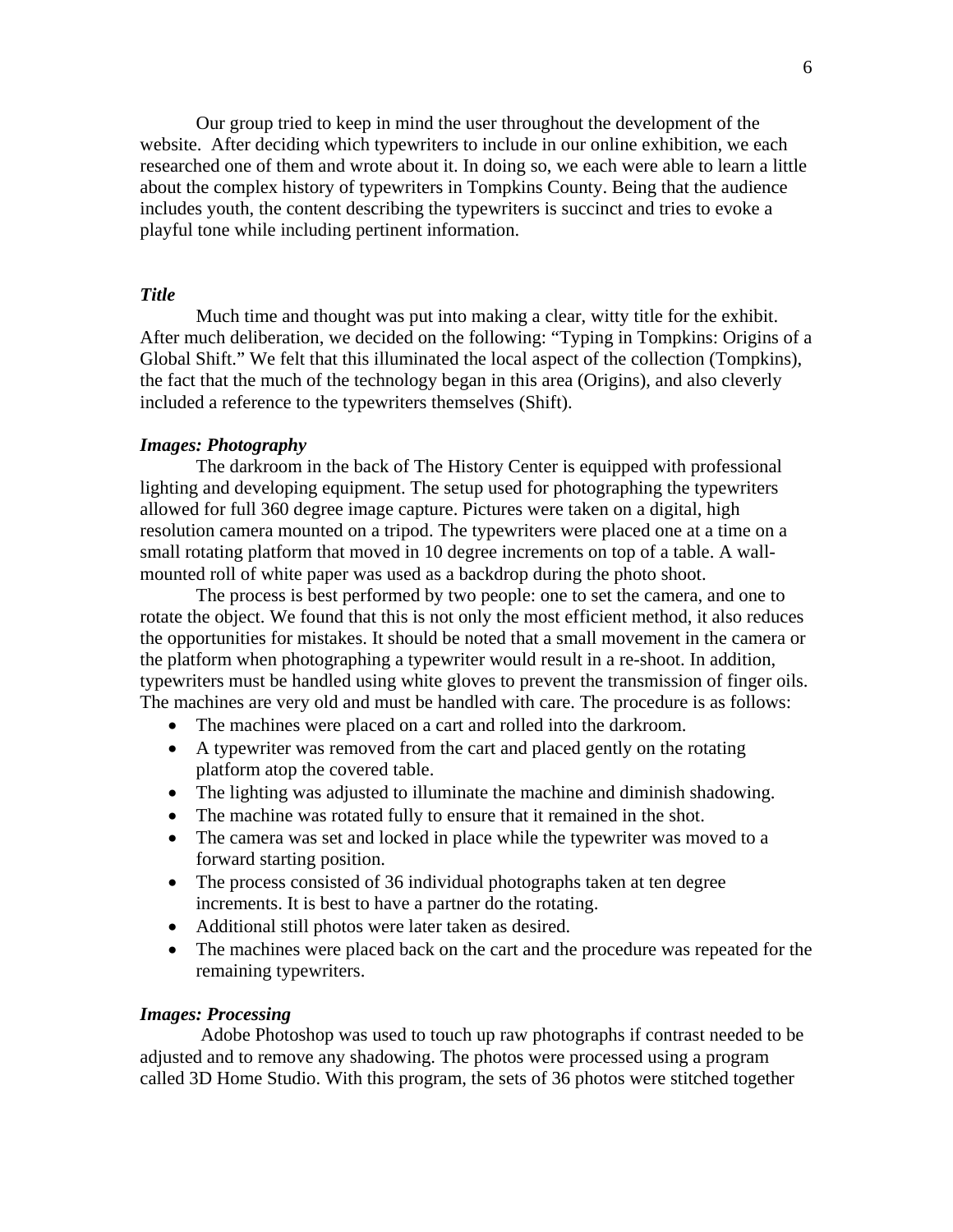to create a seamless 360 degree view of each typewriter. The files were exported as JPEG images and combined into a Java-based applet for the website.

## *Creating the Website*

The site was coded by hand, using basic text editors. The language is all HTML (following Transitional version 4 guidelines), javascript, and CSS (level 2). HTML was used because the server does not support any extensions. Javascript had to be used because the 3D imaging program only outputs javascript code, and to a lesser extent it made the large amount of coding to be done much quicker. CSS level 2 is the current stylistic standard.

In designing the coding aspects of the site, the layout was clearly labeled and spaced to facilitate easy updating of both the content and the timeline. To the greatest extent possible, all stylistic elements were consolidated into one file to allow for simple and quick changes to the site as a whole. The site was tested in a variety of browsers, including Mozilla, Firefox, and Internet Explorer. Collectively, these browers cover no less than 95% of current users.



**Solution** 

## *Basic Design Guidelines*

We considered several different fonts for the website. For consistency sake, we used the Arial font on every page, except for The History Center logo. In order to provide a sense of continuity for the user, we used the same logo as The History Center's main website.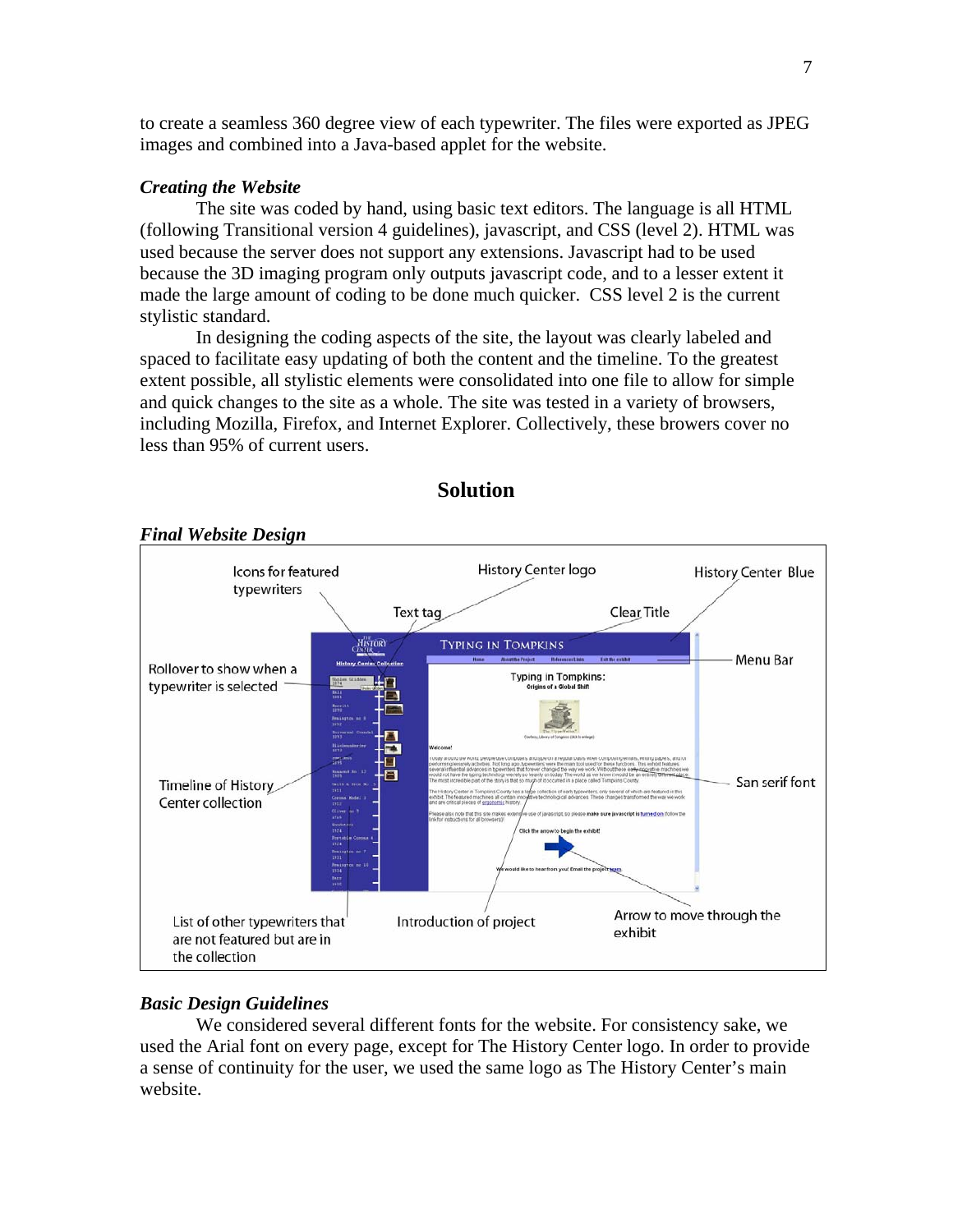We followed website design guidelines, including an easily accessible layout. Consistency was maintained by keeping the top bar and timeline the same throughout the site. We used the same blue color as The History Center business card, per their request. The color scheme was developed with only a few different colors in order to not overwhelm the user. Contrast and legibility were crucial factors in deciding which colors to use. The timeline was used as a means for navigating, as it is a logical progression of events. After researching online timelines we decided that a vertical line with the oldest information first was the most intuitive way to present the information.

Feedback as another guideline was a strong consideration. When a user holds the mouse over a typewriter link on the timeline, it remains highlighted on the page. This is to remind the user where they are at any point and to provide a level of interaction.

 Finally, the structure of the site was maintained through maintaining a hierarchy of information. The site information remains at the top of the page at all times. The user is presented with a choice of how to get the information and the top bar always gives them a chance to any other page.

#### *How to Update the Online Exhibit*

The homepage is index.html and is located in the root folder along with every other major page. The pop-ups (the ones with the 3-D pictures) are the exception and are located in the folder '3d' and then in their respective folder.

Each page, with the exception of pop-up pages (i.e. the ad page), is laid out identically, and divided through spacing and comments. Much of this becomes self explanatory, but generally:

- The top of the page, up until the body tag, loads scripts and style elements.
- The body is divided into two primary parts: a left pane and a right pane.
	- o The left pane (CSS class 'LeftPane') contains solely the timeline and The History Center logo. Each typewriter in the collection is clearly labeled and separated. Typewriters with pictures have 'pic' in parentheses (the ones featured in the exhibit) and those without have 'nopic.' Each typewriter is divided with a 'div' tag – again, those with pictures are class 'TypeWithPic' and those without are 'TypeNoPic.'
	- o The right pane (class 'RightPane') contains the rest of the elements on the page. Again, each is plainly labeled. The section commented as "Content Window" (class 'ContentWindow') is the white area of the page and is the sole differing part of *every* page. Typically, there are two sub-classes: 'text' to standardize any writing that are not headers within the content, and 'picture' for any pictures used in the content area. See below for how to update these classes and other stylistic elements.

Updating any stylistic elements simply involves changing parameters in main.css, a CSS level 2 style sheet linked to every page. The only exception is some unique, minimal formatting done in the individual pages (and then only in the content window) and the horizontal navigation bar. That navigation bar's style elements are separate, and located in nav.css.